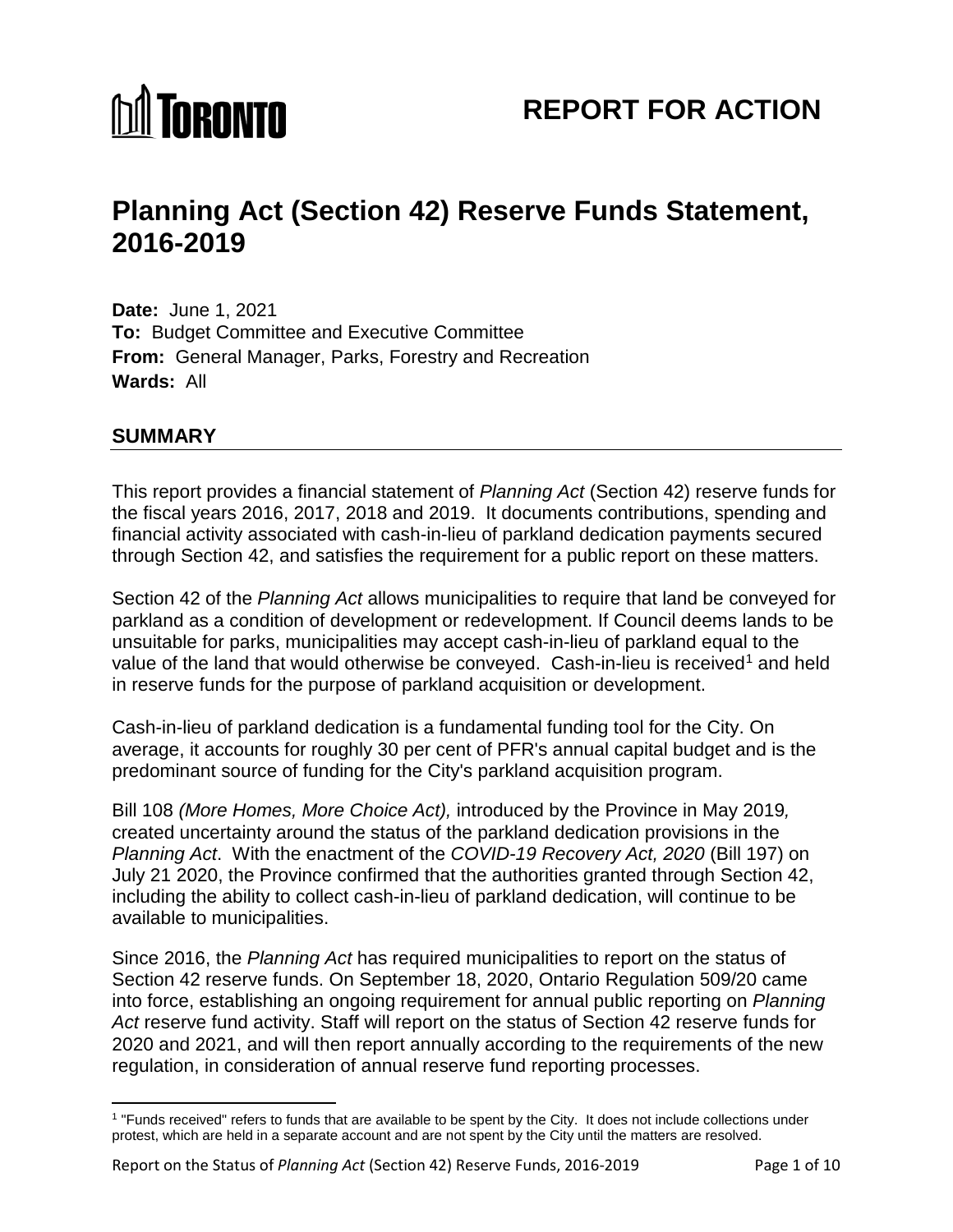# **RECOMMENDATIONS**

The General Manager, Parks, Forestry and Recreation recommend that:

1. City Council receive this report for information.

# **FINANCIAL IMPACT**

Section 42 funding for capital acquisitions and park development is reflected in the City's 10 year Capital plan. There are no changes to the capital plan arising from this report.

From 2016 to 2019, the City received a total of \$439,891,231 cash-in-lieu of parkland dedication payments ("cash-in-lieu") as part of planning approvals, generated through 1,504 developments city-wide. During the same period, the City spent a total of \$172,267,208 from cash-in-lieu funds on 707 park acquisition and development projects.

As of December 31, 2019, the City held \$644,969,273 in cash-in-lieu reserve funds designated for the acquisition of parkland and the development of park and recreation facilities. Of this, \$407,349,061 (approximately 63 per cent) was allocated to fund parks and recreation projects as approved by City Council in the 2020-2029 Parks, Forestry and Recreation (PFR) Capital Budget and Plan. Additional reserve funds have been applied to projects in the 2021-2030 Capital Budget and Plan and these commitments will be reflected in future reporting on the status of Section 42 reserve funds.

Detailed financial information, including cash-in-lieu received, spending, and reserve fund transactions, is outlined in the attachments. Staff from Financial Planning have reviewed and indicated their concurrence with this report and its attachments.

# **DECISION HISTORY**

At its meeting June 8 and 9, 2010, City Council adopted principles that form the current city-wide parkland dedication by-law (MC 415) which came into effect May 3, 2011. <http://app.toronto.ca/tmmis/viewAgendaItemHistory.do?item=2010.EX44.5>

On July 1, 2016 multiple *Planning Act* amendments were enacted resulting from the *Smart Growth for Our Communities Act, 2015*. This included a requirement for municipalities to provide an annual financial statement from the municipal Treasurer in relation to special accounts (reserve funds) holding cash-in-lieu.

On April 19, 2017, the Executive Committee considered a report, requested by the Committee, summarizing the City's Cash-In-Lieu Allocation Policy, the status of *Planning Act* Section 42 cash-in-lieu funding for parkland for the previous 10 years, and the projected cash-in-lieu funds for the following five years.

<http://app.toronto.ca/tmmis/viewAgendaItemHistory.do?item=2017.EX24.9>

Report on the Status of *Planning Act* (Section 42) Reserve Funds, 2016-2019 Page 2 of 10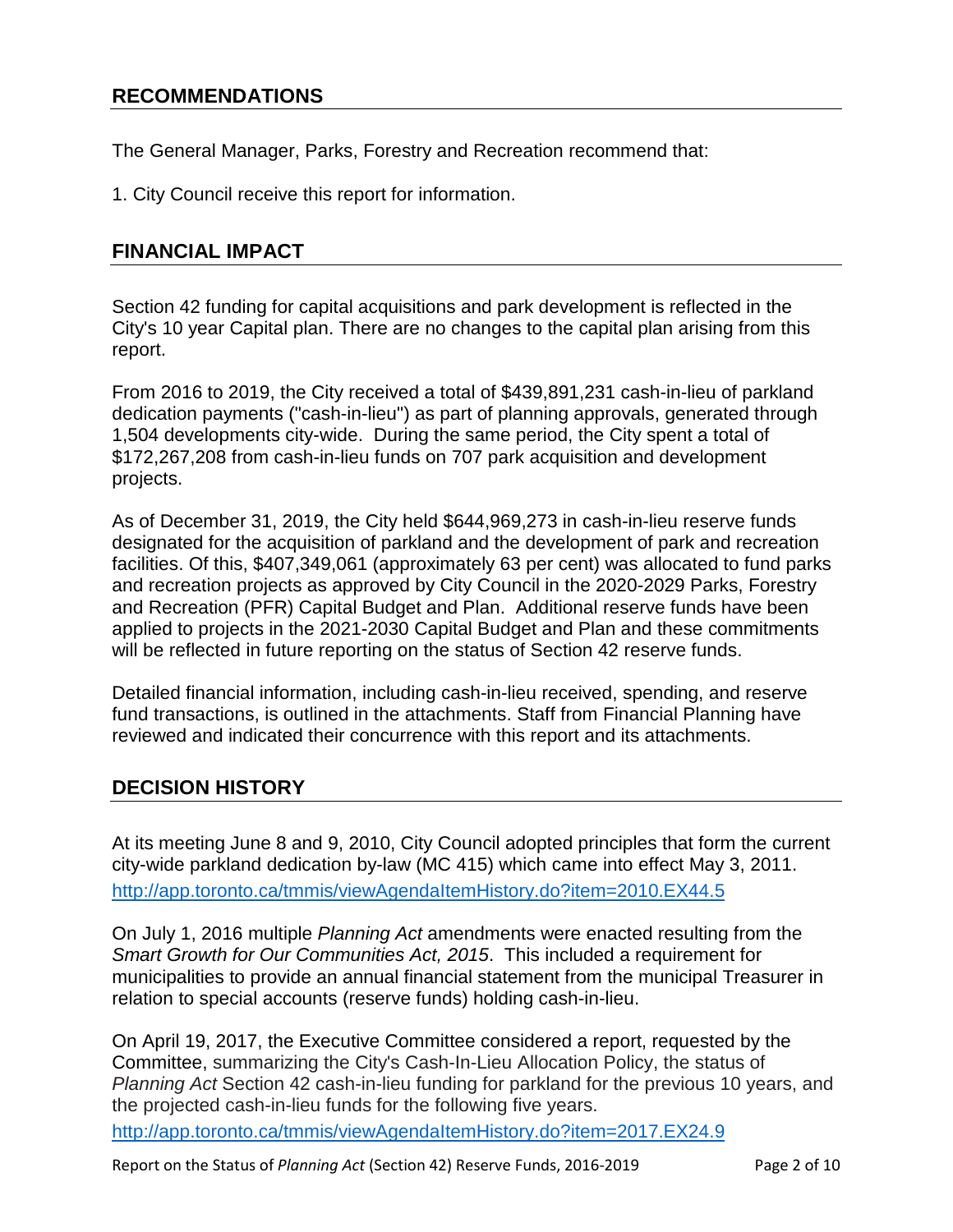On June 6, 2019, the *More Homes, More Choice Act* (Bill 108) was approved which revoked Section 42 of the *Planning Act*. This change did not come into force. With the passage of the *COVID-19 Recovery Act* (Bill 197) on July 21, 2020, the Province clarified that Section 42 of the *Planning Act*, including the collection of cash-in-lieu of parkland dedication, will continue to be a tool available to municipalities.

On September 18, 2020, Ontario Regulation 509/20 was enacted which establishes, among other things, an ongoing requirement for a report to be provided to the public each year regarding *Planning Act* Section 42 reserve fund activity.

# **ISSUE BACKGROUND**

# **Section 42 of the Planning Act**

Section 42 of the *Planning Act* deals with conveyance of land for park purposes. It allows the Council of a municipality to pass a by-law, with respect to all or part of a municipality, to require land to be conveyed for park or recreation purposes as part of development or redevelopment. The legislation sets out a "base rate" of 2 per cent for commercial or industrial development and 5 per cent for all other development.

The legislation also sets out that, for residential development, a municipality may pass a by-law requiring conveyance at an alternative rate not greater than 1 hectare for each 300 dwelling units. To use an alternative rate, a municipality must complete a parks plan examining the need for parkland and must pass Official Plan policies to guide provision of land for parks or other recreation purposes and use of the alternative rate.

#### Cash-in-lieu of parkland collection and reporting requirements

Section 42 (6) of the *Planning Act* allows a municipality to require cash-in-lieu of parkland conveyance, equal to the value of the land that would otherwise be conveyed, in situations where Council deems land unsuitable for conveyance as a park. If an alternative rate by-law is in place, then a municipality may require cash-in-lieu at a rate not greater than the equivalent value of 1 hectare for each 500 dwelling units.

Cash-in-lieu is to be received and held in a special account for the purposes of parkland acquisition or development. The special account is to include all cash-in-lieu funds received, plus any money received on the sale of land conveyed for park purposes.

As of 2016, Section 42 (17) of the *Planning Act* requires municipalities to report annually on the status of the special account. Ontario Regulation 509/20 establishes that the following information is to be provided to the public each year:

- Opening and closing balance of the special account and related transactions.
- Statements of land or machinery acquired and buildings erected, improved or repaired during the preceding year using funds from the special account.
- Details of the amounts spent for each undertaking.
- How capital costs not funded from the special account were or will be funded.
- The amount of money borrowed from the special account, the purpose for which it was borrowed, and the amount of any interest accrued on this money.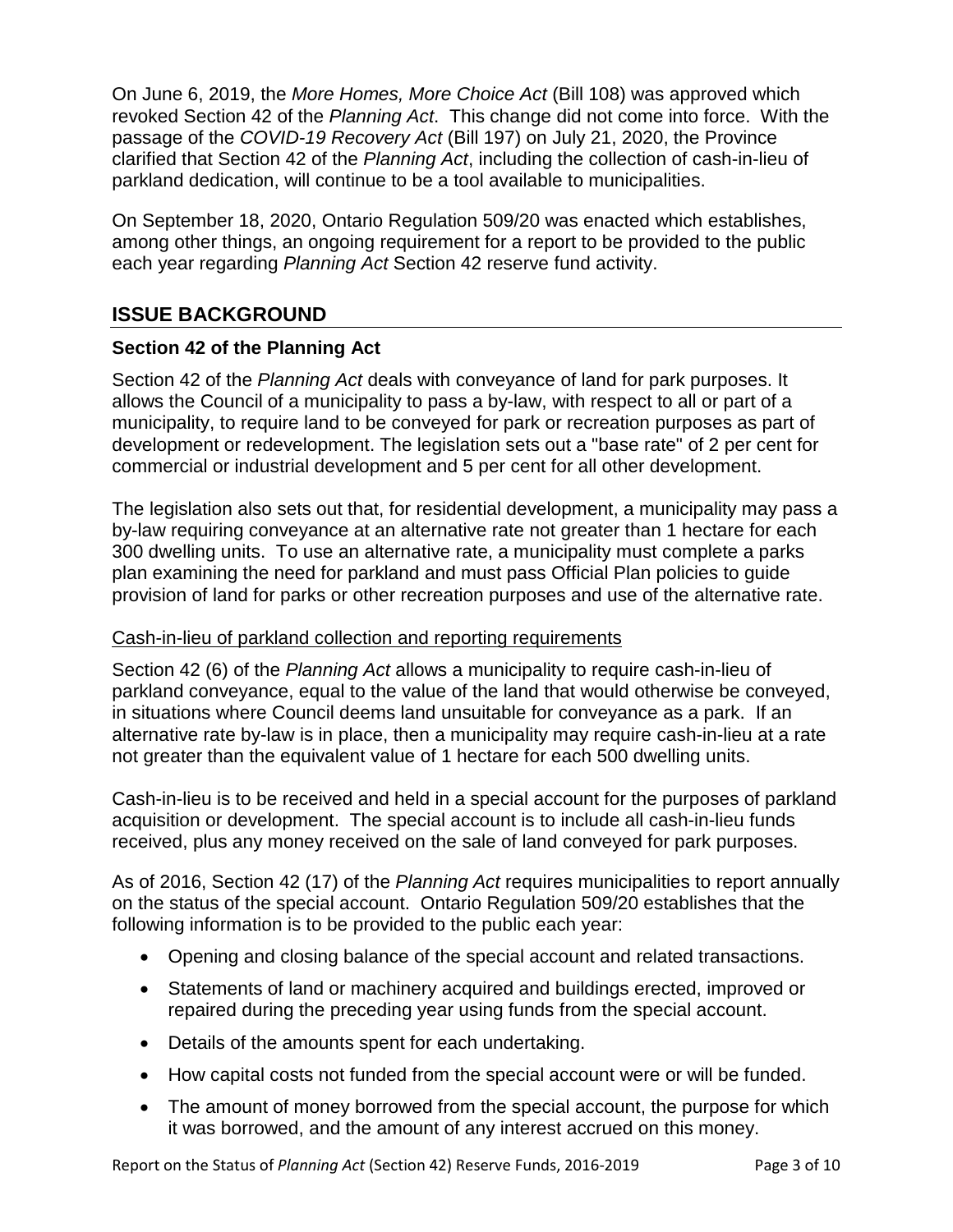# **Toronto's Alternative Rate and Cash-in-Lieu Policies**

Toronto's Alternative Rate Policy, established in Policy 3.2.3.5 of the City's Official Plan and in effect since January 1, 2008, requires the conveyance of 0.4 hectares of parkland per 300 dwelling units. This Alternative Rate is subject to caps based on the size of the development site: 10 per cent of site size for sites less than 1 hectare, 15 per cent of site size for sites 1 to 5 hectares, and 20 per cent of site size for sites larger than 5 hectares.

As set out in the current city-wide parkland dedication by-law, the Alternative Rate applies only to residential development in areas with identified parkland need, in accordance with the parks and open spaces policies of the Official Plan. In all other areas, the *Planning Act* base rates apply. The areas of the city to which the Alternative Rate applies are identified in the Toronto Municipal Code Chapter 415 Article III.

Policies 3.2.3.5 f) and g) of the Official Plan prioritize land conveyance, especially for sites larger than 1 hectare, but allow for payment of cash-in-lieu where conveyance is not feasible. The value of required cash-in-lieu payments is capped using the same site-size thresholds that apply to conveyance.

Cash-in-lieu funds received by the City are deposited into Reserve Fund Accounts, listed in Attachment 1, and are to be spent according to the Council-approved Cash-in-Lieu Allocation Policy.

#### Cash-in-Lieu of Parkland Allocation Policy

The Cash-in-Lieu Allocation Policy directs that the first 5 per cent of cash-in-lieu funds ("First 5%") be divided equally between city-wide projects and projects within the district (West, East, North, South) where the development is located. These allocations are further divided equally between land acquisition and park and facility development. The Policy is summarized in Table 1.

If a development is located in an area of the city where the Alternative Rate applies, then cash-in-lieu payments received in excess of 5 per cent ("Above 5%") are used to acquire or develop parkland or facilities in the vicinity of the development.

|                     | <b>Cash-in-lieu Allocation</b><br>$(5%$ or below)                                |                                                                                  | <b>Alternative Rate Cash-in-</b><br>lieu Allocation                                |  |
|---------------------|----------------------------------------------------------------------------------|----------------------------------------------------------------------------------|------------------------------------------------------------------------------------|--|
|                     | City Wide                                                                        | <b>District</b>                                                                  | (above 5%)                                                                         |  |
| Land<br>Acquisition | 25%<br>Acquire parkland<br>throughout the City                                   | 25%<br>Acquire parkland<br>within the District                                   | Acquire parkland <i>accessible</i><br>to the area in which the                     |  |
|                     | <b>Parkland Acquisition Reserve Funds</b>                                        |                                                                                  | development is located                                                             |  |
| Park<br>Development | 25%                                                                              | 25%                                                                              |                                                                                    |  |
|                     | Develop and<br>upgrade parks and<br>recreation facilities<br>throughout the City | Develop and<br>upgrade parks and<br>recreation facilities<br>within the District | Improve parks within the<br>vicinity of the development                            |  |
|                     | Parkland Development Reserve Funds                                               |                                                                                  | <b>Alternative Parkland</b><br><b>Dedication Reserve Fund</b><br>(tracked by Ward) |  |

**Table 1:** City of Toronto Cash-in-lieu of Parkland Allocation Policy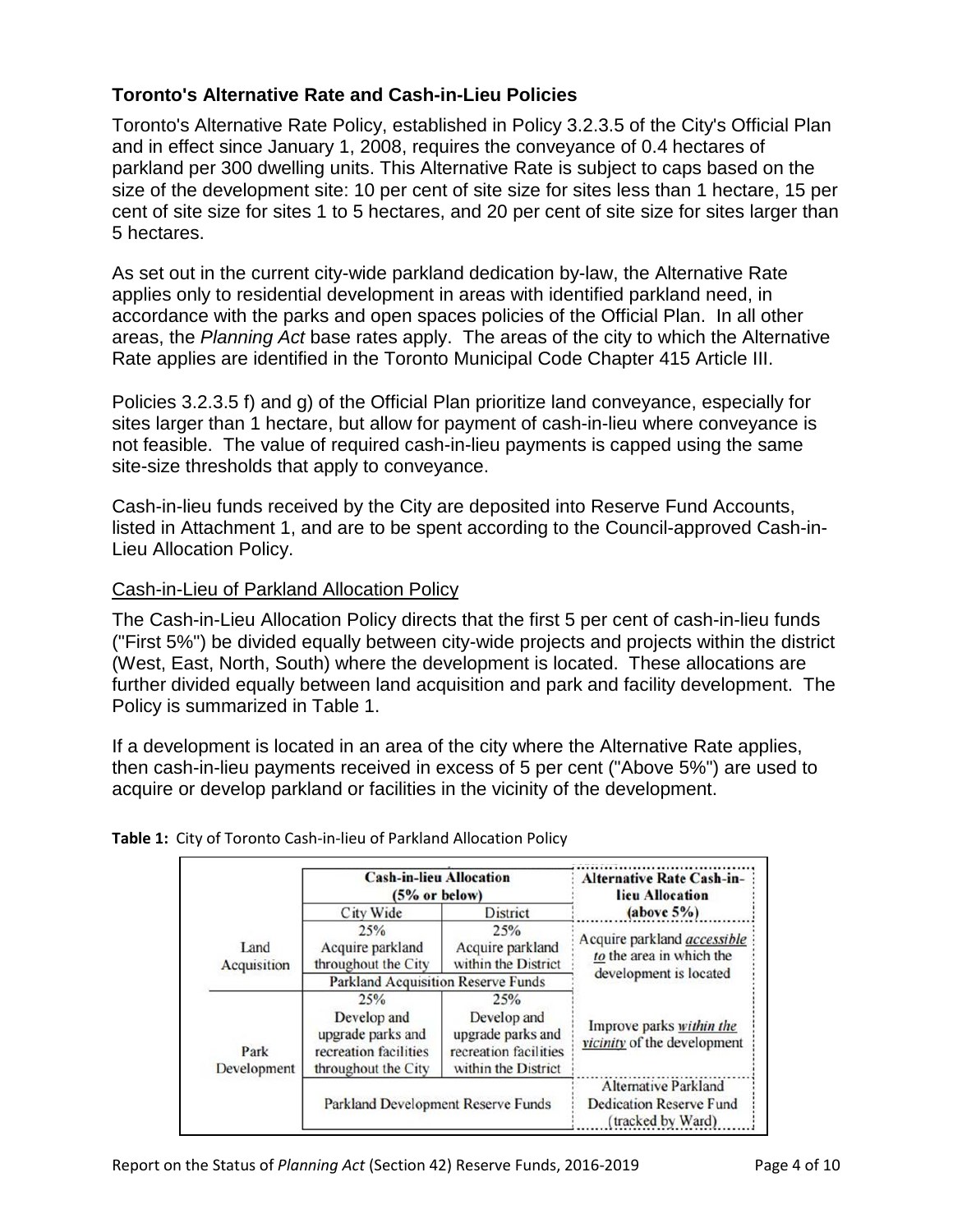#### Importance of cash-in-lieu and priorities for allocation

On average, roughly 30 per cent of PFR's 10-year Capital Budget and Plan and almost all funding for parkland acquisition comes from Section 42 cash-in-lieu. Other sources of funding include: development charges, debt, donations, contributions from other divisions, and funds secured under Sections 37 and 45 of the *Planning Act*.

Examples of project categories identified in PFR's 10-year Capital Budget and Plan are:

- Land acquisition for park purposes.
- Park developments, revitalizations, and outdoor recreation facilities such as playgrounds, splash pads, tennis courts, artificial ice rinks and skating trails.
- Facility-related projects such as new community recreation centres and expansions, arenas and ice facilities, and pools.
- Other assets such as golf courses and ski hills.

PFR has two major Council-approved strategic plans that guide allocation of cash-inlieu of parkland. The Parks and Recreation Facilities Master Plan, 2019-2038, approved by Council in November 2017, outlines parks and recreation capital projects needed to serve the City's growing population and address service gaps over the next 20 years. The Parkland Strategy, approved by Council in November 2019, identifies current parkland provision rates, areas of the city that are deficient in parkland, and principles to guide parkland acquisition and improvements.

A key trend identified in the Parkland Strategy is the declining provision of parkland per person over time. Staff are actively pursuing a number of strategic acquisitions to address this need, in combination with parkland conveyances and transfers. Ongoing investments in existing parkland, in part funded through Section 42 funds, maximize the utility of existing parks and help to address the pressures of a growing and diversifying population.

As detailed in the City's 2021 Budget Notes, the cost to deliver the recreation projects and acquire the parkland needed to serve the City's growth exceeds available funding.

#### Reserve fund balances

Reserve fund balances comprise both "committed" and "uncommitted" funds. The majority of the City's cash-in-lieu reserves are "committed" to fund projects identified in PFR's 10-year Capital Budget and Plan. Typically, funds received and deposited in the City's "First 5%" reserve funds are fully allocated through the annual budget process.

A portion of the City's cash-in-lieu reserves held in "Above 5%" reserve funds are "uncommitted". These funds must be used to acquire or develop parkland or facilities in the vicinity of the development. As projects are identified that satisfy this requirement and support implementation of the Facilities Master Plan and Parkland Strategy, "uncommitted" Above 5% funds are applied to future capital plans as "committed funds".

There will always be a balance of uncommitted cash-in-lieu funds for several reasons: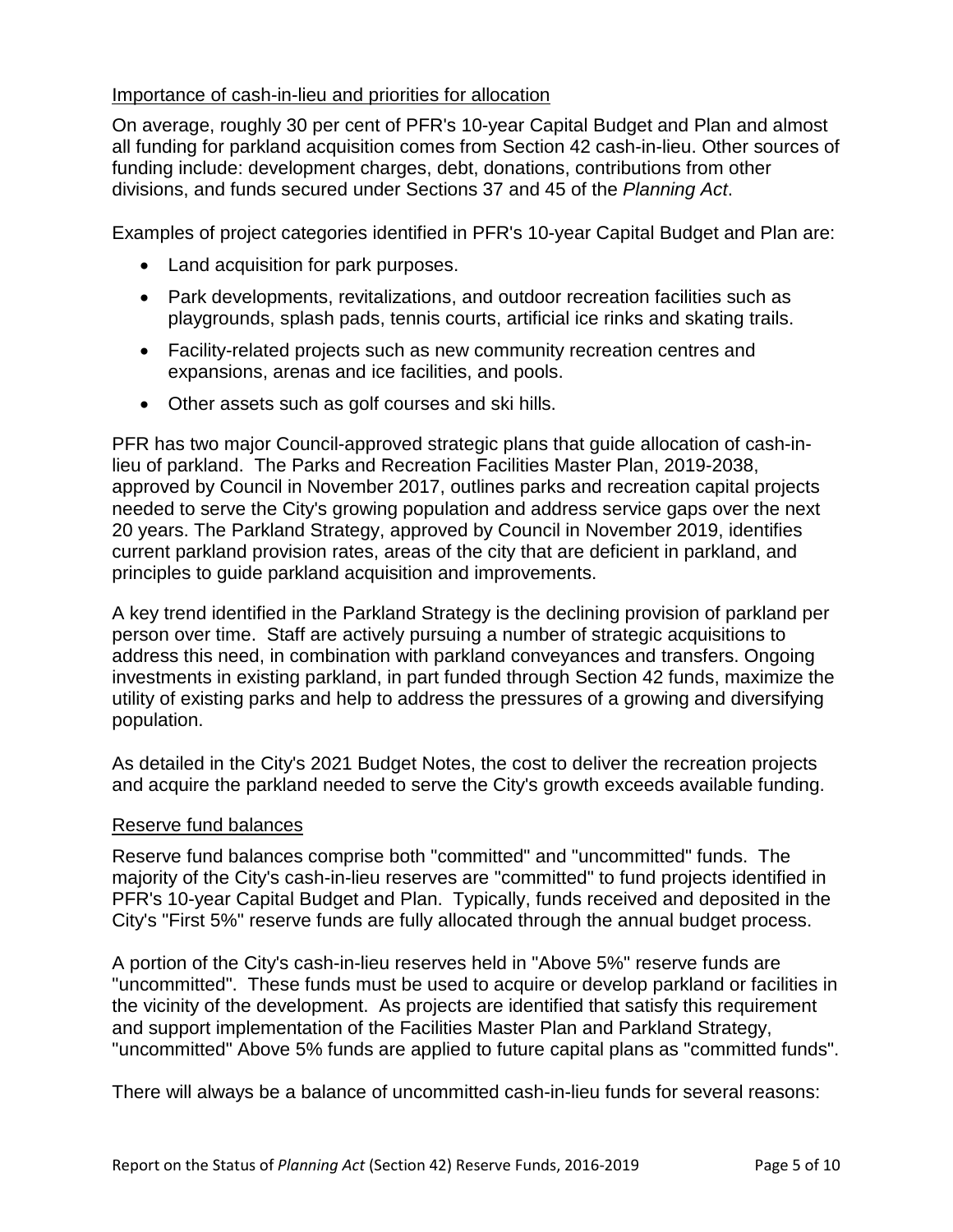- There is often a lag between when cash-in-lieu payments are received, and when the funds can be allocated through the annual capital budget process.
- Given the cost of land, which may exceed \$60 million per acre in some areas, the City needs to "save up" sufficient funds over time to purchase land. Reserve fund balances could be exhausted very quickly in the current land market.
- Protracted negotiation and settlement processes related to some parkland acquisitions often result in spending being deferred to future years.
- Maintaining some uncommitted parkland reserve funds gives the City flexibility to pursue strategic acquisition opportunities that respond to demand for parkland generated by a specific development or cluster of developments, which may arise outside the context of the annual budget process.

# **COMMENTS**

#### **Cash-In-Lieu Funds Received from 2016 to 2019**

From January 1, 2016 to December 31 2019, the City of Toronto received a total of \$439,891,231 cash-in-lieu payments from 1,504 developments city-wide. Of these, 629 developments generated an Above 5% payment in addition to the First 5% payment. Funds were allocated according to the City's Cash-in-Lieu Allocation Policy as summarized in Table 2. Details are listed in Attachment 2.

|                                    | First 5%                |                         |             | Total         |
|------------------------------------|-------------------------|-------------------------|-------------|---------------|
|                                    | Parkland<br>Acquisition | Parkland<br>Development | Above 5%    | (all streams) |
| 2016                               | 13,211,483              | 12,840,888              | 26,956,797  | 53,009,168    |
| 2017                               | 22,388,739              | 22,196,289              | 32,971,399  | 77,556,427    |
| 2018                               | 53,277,864              | 51,654,662              | 99,871,579  | 204,804,105   |
| 2019                               | 31,186,033              | 31,186,033              | 42,149,465  | 104,521,531   |
| <b>Total Received</b><br>2016-2019 | 120,064,119             | 117,877,871             | 201,949,241 | 439,891,231   |

**Table 2:** Summary of Section 42 Cash-in-lieu Received from January 1, 2016 to December 31, 2019 (\$)

# **Cash-In-Lieu Funds Spent from 2016 to 2019**

From January 1, 2016 to December 31, 2019, the total of cash-in-lieu funds spent by the City was \$172,267,208. Funds were spent on 707 parkland acquisition and development projects identified through PFR's Council-approved 10-Year Capital Budget and Plan. This information is summarized in Table 3. Details of spending can be found in Attachments 3, 4 and 5.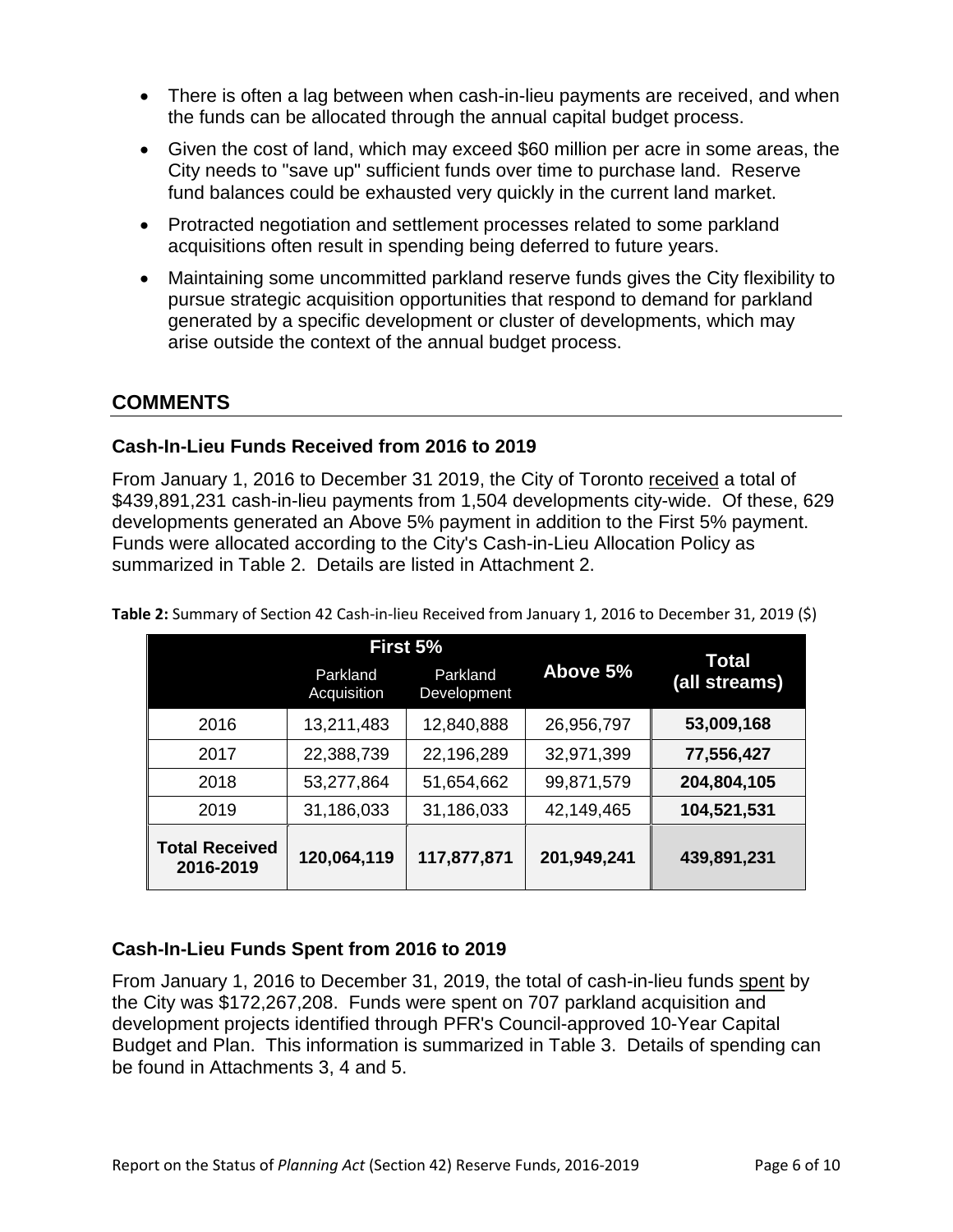**Table 3:** Summary of Cash-in-lieu Expenditures for Parkland Acquisition and Development from January 1, 2016 to December 31, 2019 (\$)

|                                           | First 5%<br>Parkland<br>Parkland |             | Above 5%   | Total<br>(all streams) |
|-------------------------------------------|----------------------------------|-------------|------------|------------------------|
|                                           | Acquisition                      | Development |            |                        |
| 2016                                      | 6,360,917                        | 18,781,544  | 17,515,727 | 42,658,188             |
| 2017                                      | 5,815,761                        | 26,964,745  | 14,007,319 | 46,787,825             |
| 2018                                      | 13,355,149                       | 22,563,317  | 14,166,729 | 50,085,195             |
| 2019                                      | 2,178,032                        | 21,832,843  | 8,725,125  | 32,736,000             |
| Total<br><b>Expenditures</b><br>2016-2019 | 27,709,859                       | 90,142,449  | 54,414,900 | 172,267,208            |

# **Reserve Fund Balances as of December 31, 2019**

As of December 31, 2019, the balance of cash-in-lieu reserve funds was \$644,969,273. These funds are designated for the acquisition of parkland and the development of park and recreation facilities, as summarized in Table 4. Attachments 6 and 7 provide details of reserve fund financial activity over this time period.

Over 63 per cent of these funds are committed to projects identified through PFR's 2020-29 Capital Budget and Plan.

| Account                     | Balance in<br>Accounts as of<br>Dec 31, 2019 | Commitments in<br>2020-2029<br>Capital Plan* | Uncommitted<br><b>Balance</b> |
|-----------------------------|----------------------------------------------|----------------------------------------------|-------------------------------|
| Section 42 CIL First 5%     |                                              |                                              |                               |
| <b>Parkland Acquisition</b> | 239,960,699                                  | 225,522,259                                  | 14,438,440                    |
| <b>Parkland Development</b> | 118,585,012                                  | 102,863,812                                  | 15,721,200                    |
| Subtotal (First 5%)         | 358,545,711                                  | 328,386,071                                  | 30,159,640                    |
| Section 42 CIL Above 5%     | 286,423,562                                  | 78,962,990                                   | 207,460,572                   |
| Total (First & Above 5%)    | 644,969,273                                  | 407,349,061                                  | 237,620,212                   |

Table 4: Summary of Balances for all Parkland Reserve Funds as of December 31, 2019

\*Commitments are as of 2020 Q3 variance report

#### **Uncommitted Cash-in-lieu Reserve Fund Balance**

As shown in Table 4, there is an uncommitted cash-in-lieu reserve fund balance of roughly \$237.6 million as of December 31, 2019 (approximately 37 per cent of total cash-in-lieu reserves).

Funds received and deposited in the Parkland Development reserve accounts are typically fully committed through the annual budget process. The balance in these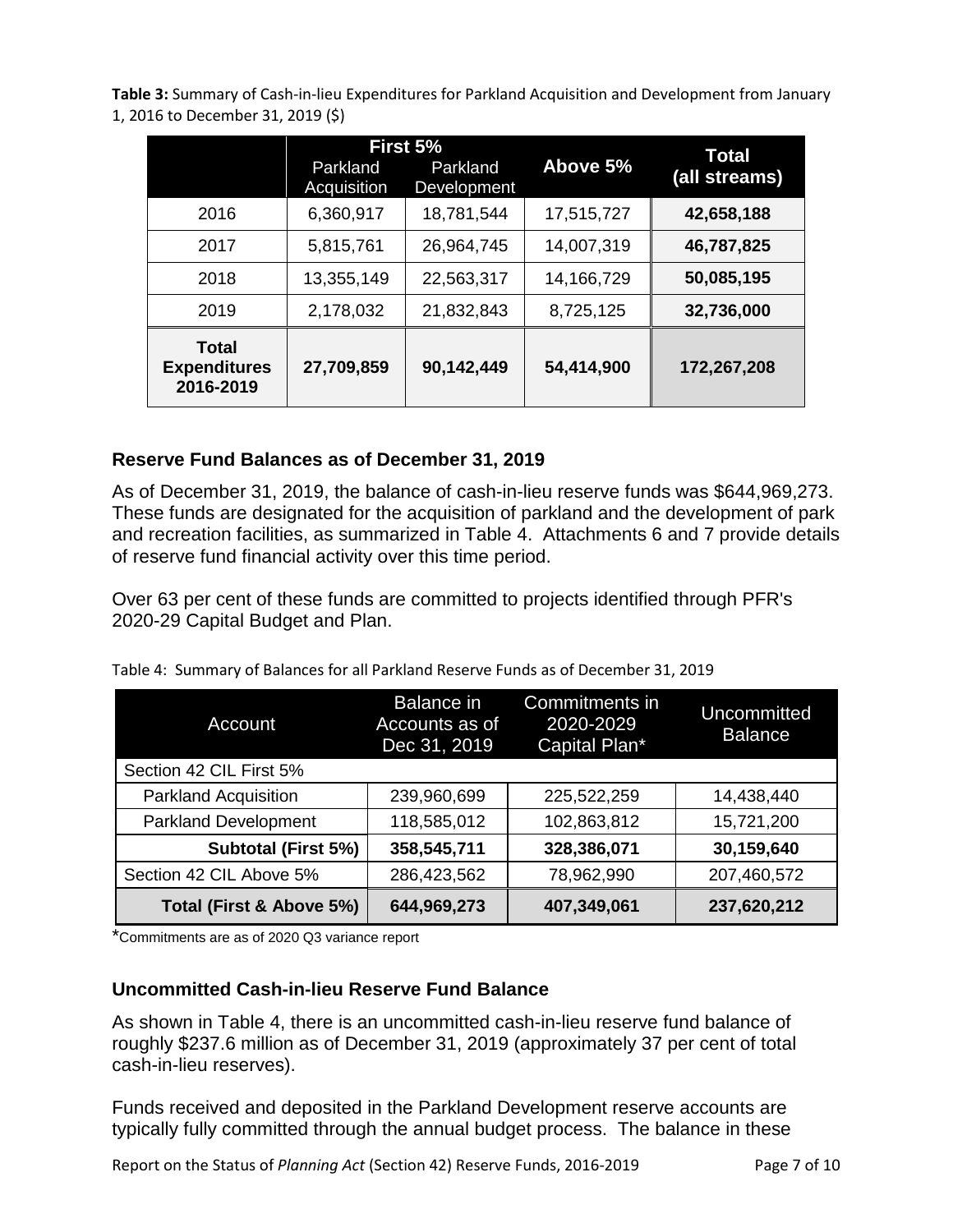reserve fund accounts as of December 31, 2019 represents cash-in-lieu contributions that exceed what was projected in the 2020-29 Capital Budget and Plan.

The difference between projected and actual cash-in-lieu received reflects forecasting uncertainty arising from Bill 108, which proposed to revoke Section 42 and fund parksrelated projects through the community benefits charge (classified as "Unapplied Capital Financing" in the 2020 and 2021 PFR Budget Analyst Notes).

Under the *COVID-19 Recovery Act*, Section 42 was maintained. Uncommitted funds in the First 5% reserve fund accounts have been applied to projects in the 2021-2030 Capital Budget and Plan. These commitments will be reflected in future reporting on the status of Section 42 reserve funds.

The majority (approximately 87 per cent) of the City's uncommitted cash-in-lieu reserves are held in the Above 5% Reserve Fund. These funds will be allocated to acquire parkland and deliver recreation facilities consistent with the needs and priorities identified in the Parkland Strategy and the Facilities Master Plan, and according to the Council-approved Cash-in-Lieu Allocation Policy.

#### Collections under protest

The City's cash-in-lieu reserve funds form part of the balance of the City's obligatory reserve funds, which are classified as "deferred revenue" (a liability) in the City's financial statements. The City has received roughly \$50 million in cash-in-lieu payments that are currently under protest, which are held in a separate deferred revenue account. As the protests are settled, the affected cash-in-lieu payments are recognized into revenue once the associated performance obligations have been satisfied, which is consistent with the accounting treatment of non-protested amounts, or are refunded to developers.

#### Money borrowed from Section 42 reserve fund accounts and interest accrued

No funds were borrowed from Section 42 reserve fund accounts from 2016 to 2019 and, as such, no related interest was accrued.

#### **Future of Section 42 Cash-in-Lieu of Parkland Dedication**

Cash-in-lieu of parkland dedication has and will continue to be a fundamental tool for the City of Toronto to deliver new and improved parkland and recreation facilities.

Efforts to secure parkland through purchase rather than conveyance are challenged by a number of factors including rising land values, restrictions under the *City of Toronto Act* that limit the City's ability to compete with private purchasers, and additional costs incurred by the City through a purchase.

At the same time, the trend toward smaller, more intense development sites means that adequate parkland cannot be delivered through conveyance alone and also requires strategic acquisitions. Small sites (less than 1 hectare) make up approximately 90 percent of development sites in the City's Centres and more than three quarters of sites city-wide. These high-density development sites are generally too small to generate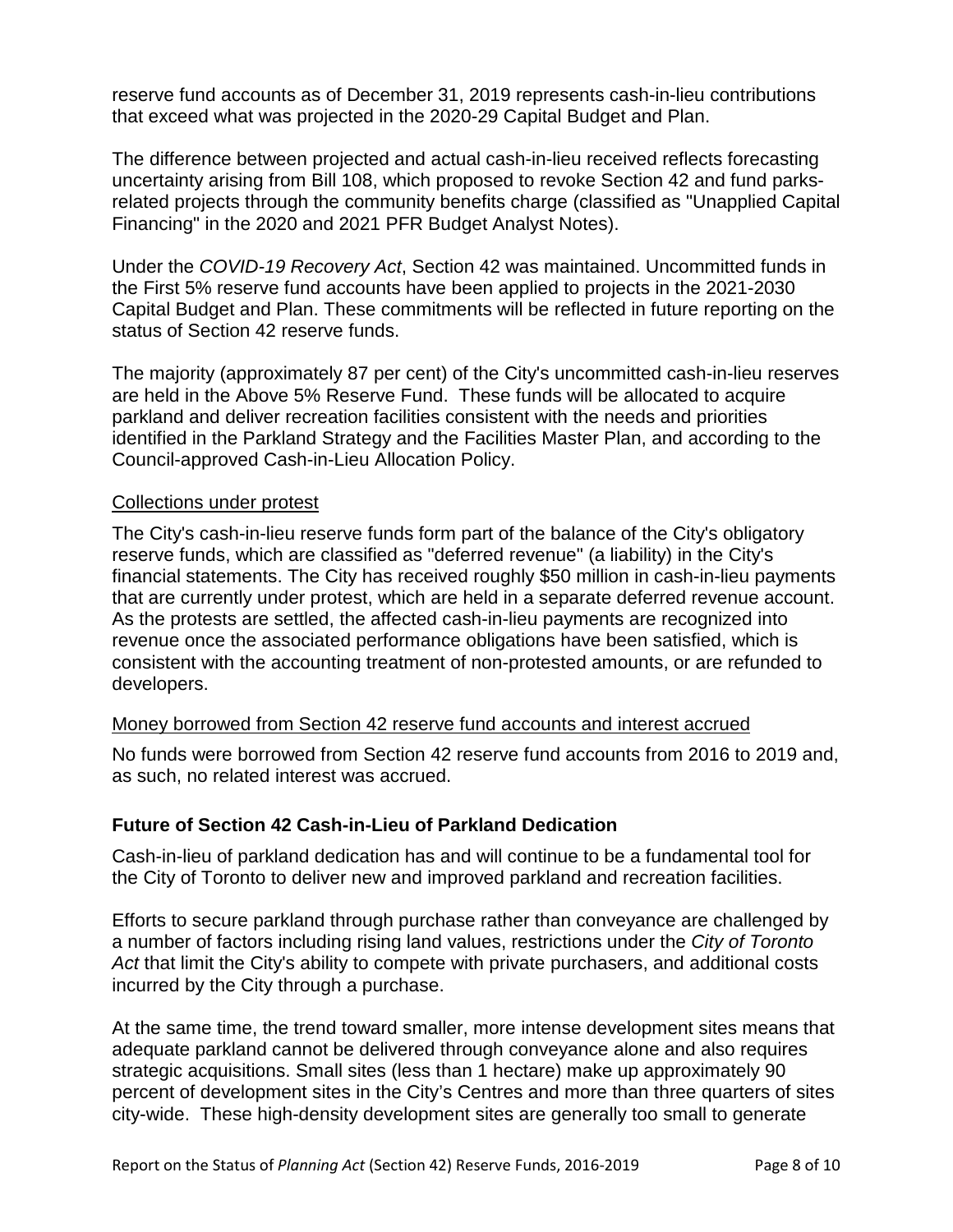sufficient land for conveyance as a functional or programmable park and do not address the City's need for larger parks. This increases the City's reliance on strategic acquisitions supported by cash-in-lieu.

Enactment of the *COVID-19 Economic Recovery Act* (Bill 197) and associated regulations confirmed that municipalities can continue to collect cash-in-lieu. However, the changes also stipulate that the City's existing Alternative Rate will expire in less than 16 months. The City will need to enact a new by-law before September 18, 2022, in order to continue collecting cash-in-lieu in accordance with the alternative rate provided for in the *Planning Act*.

# **CONTACT**

Ann-Marie Nasr, Director, Park Development and Capital Projects, Parks, Forestry and Recreation Division, Tel: 416-395-7899, E-mail: [Ann-Marie.Nasr@toronto.ca](mailto:Ann-Marie.Nasr@toronto.ca)

# **SIGNATURE**

Janie Romoff General Manager, Parks, Forestry and Recreation

# **ATTACHMENTS**

Attachment 1: List of Cash-in-Lieu of Parkland Dedication Reserve Fund Accounts

Attachment 2: Summary of Cash-in-lieu Received, 2016-2019, First 5% and Above 5%

Attachment 3: Summary of Cash-in-lieu Expenditures, 2016-2019, First 5% and Above 5%

Attachment 4a: Expenditures from First 5% Cash-in-lieu Reserve Funds, Breakdown by Project (Parkland Acquisition)

Attachment 4b: Expenditures from First 5% Cash-in-lieu Reserve Funds, Breakdown by Project (Parkland Development)

Attachment 5: Expenditures from Above 5% Cash-in-lieu Reserve Funds, Breakdown by Project

Attachment 6: Financial Activity, 2016-2019, First 5% Reserve Funds

Attachment 7: Financial Activity, 2016-2019, Above 5% Reserve Fund